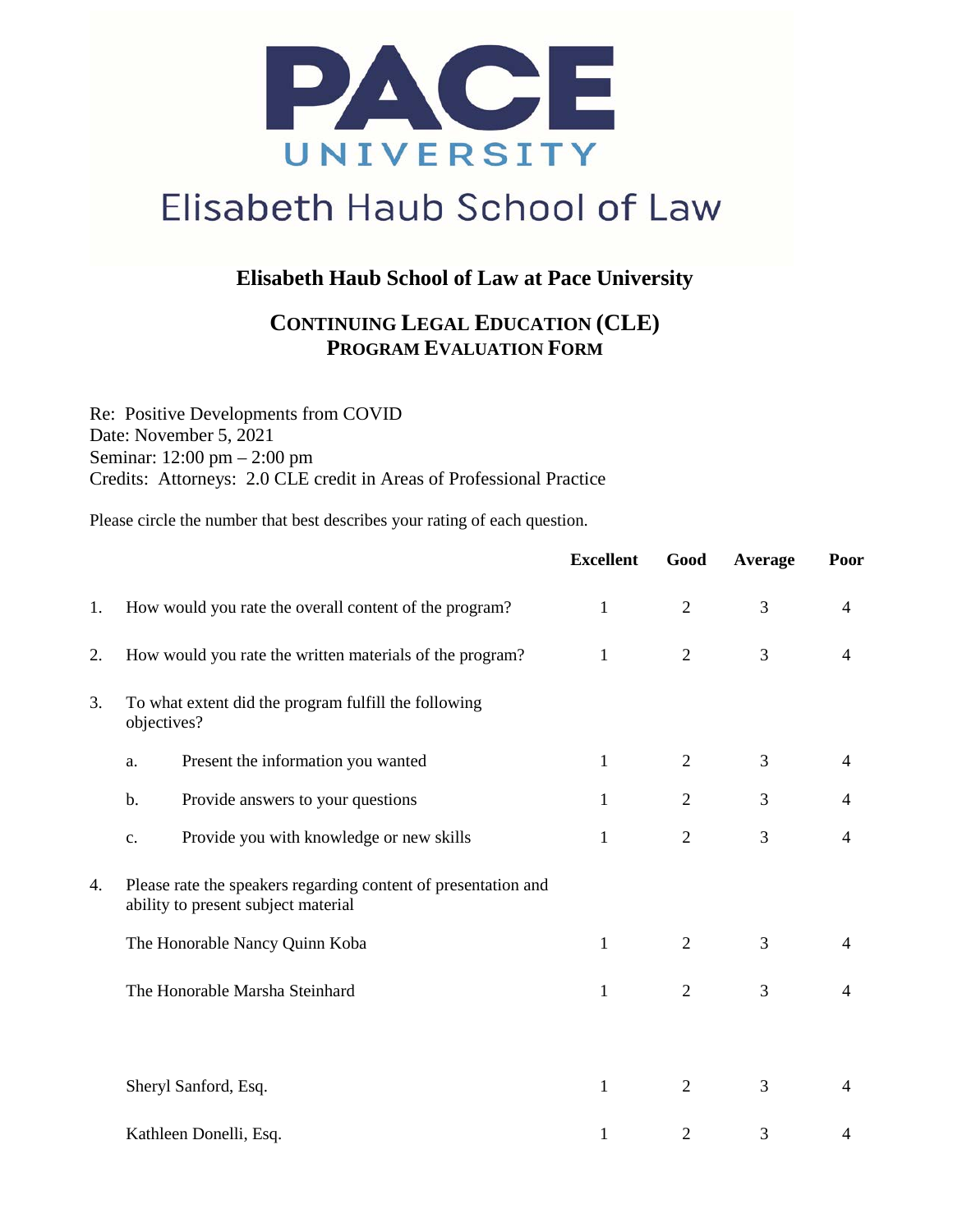

## Elisabeth Haub School of Law

|                     | Frank Kelly, Esq.                                | $\mathbf{1}$ | $\overline{2}$ | 3 | 4 |  |  |  |  |
|---------------------|--------------------------------------------------|--------------|----------------|---|---|--|--|--|--|
|                     | Nicole Varisco, Esq.                             | 1            | $\overline{2}$ | 3 | 4 |  |  |  |  |
|                     | Dean Angie D'Agostino, Esq.                      | 1            | $\overline{2}$ | 3 | 4 |  |  |  |  |
|                     | Jennifer Johnson                                 | 1            | $\overline{2}$ | 3 | 4 |  |  |  |  |
| 5.                  | How would you rate the facility for this course? | $\mathbf{1}$ | $\overline{2}$ | 3 | 4 |  |  |  |  |
| 6.                  |                                                  |              |                |   |   |  |  |  |  |
| 7.                  |                                                  |              |                |   |   |  |  |  |  |
| 8.                  |                                                  |              |                |   |   |  |  |  |  |
| 9.                  |                                                  |              |                |   |   |  |  |  |  |
| COMMENTS: COMMENTS: |                                                  |              |                |   |   |  |  |  |  |
|                     |                                                  |              |                |   |   |  |  |  |  |

**- Please complete this form and return it to Debra Burg-**